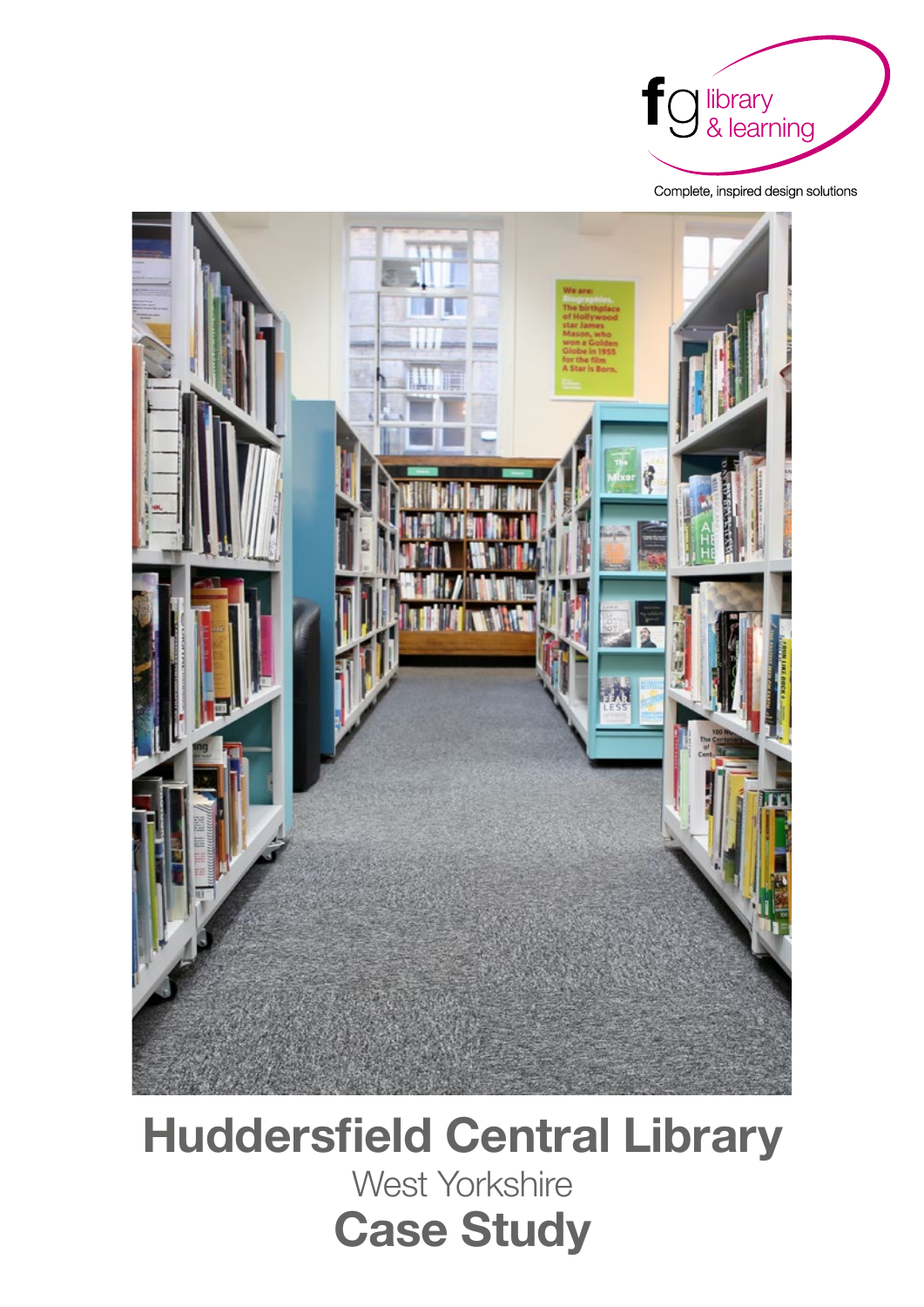

## **Brief**

Huddersfield Library, Kirklees Council's Central Library and Art Gallery, is a four-storey, Grade II listed building in the town centre.

The task was to transform the Lending department into a flexible space, within the limits of its listed status.

With a growing demand for open space in the building to hold events, but stifled by its fixed shelving throughout the space, we worked with Kirklees Libraries, specifying mobile bays that contrasted with the listed, fixed shelves around the perimeter.

## Solution

The result was a refreshed Lending Library that can now be used to hold one-off events, moving the shelving back to make use of the vast area on the ground floor of the building. The shelf signage makes it easier for customers to navigate their way around the large stock selection.

Contemporary, striking tones were chosen to give the library a lift, with an accent of orange on the new counter, which now accommodates the Tourist Information offer that was formerly in the foyer.

'Latitude' shelving is open-backed and lower than the 1960's wooden bays it replaced, giving the space a sense of openness and light. 'WOW' end panels and 'Elements' display units provide space for concise, forward facing book displays, drawing the eye of library visitors and the counter has become a single focal point, whilst not detracting from the self-service offer. A few months after the shelving installation, a ground-breaking Oasis Soft meeting pod was added to the lower ground floor, adding further to the service offering.

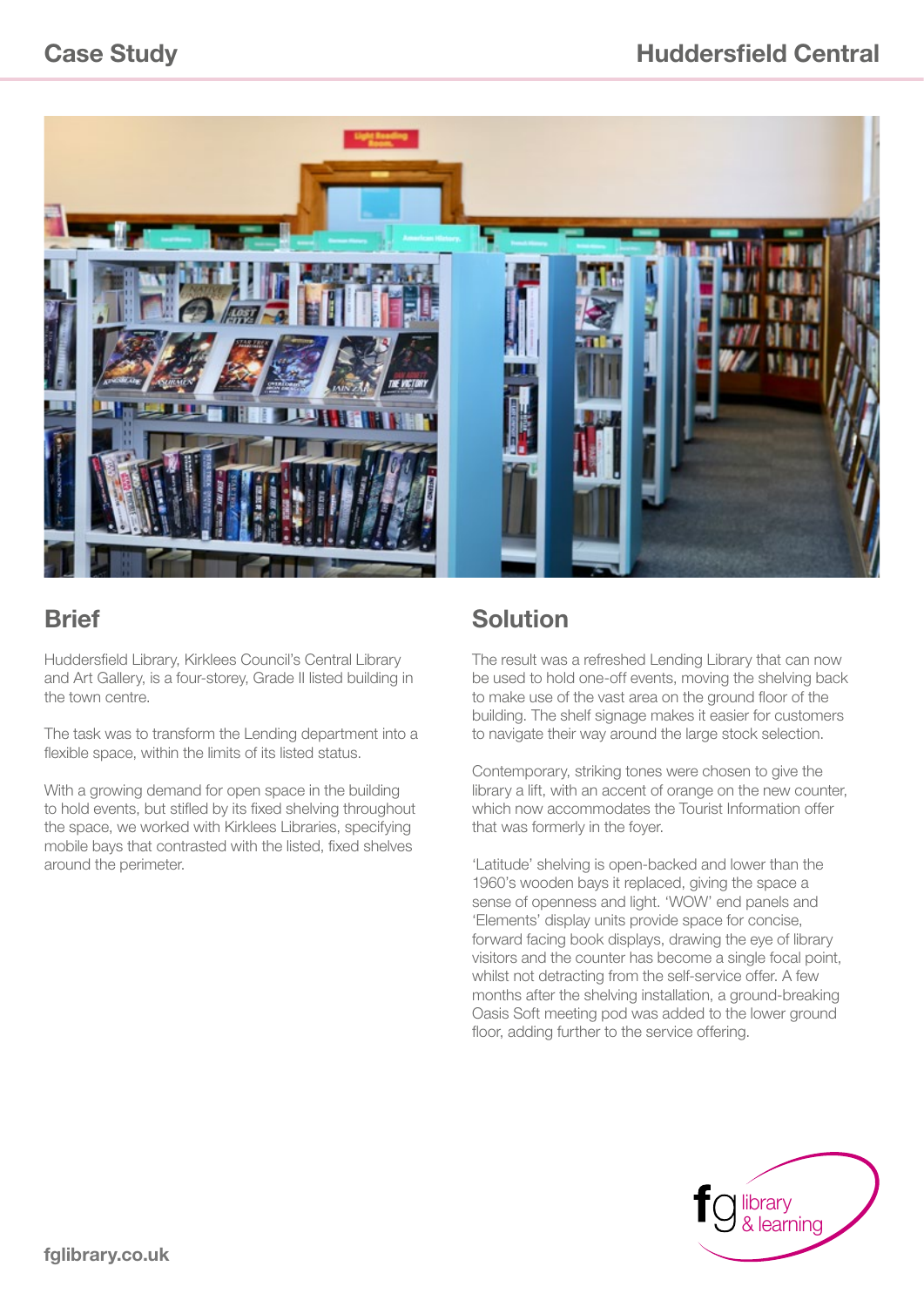

*'FG Library & Learning's ability to manufacture in-house means they have control over lead-times and product quality, which offers reassurance to libraries with regards to delivery, timescales and budget.* 

*I wouldn't hesitate in recommending FGLL if you're considering a library refurbishment, no matter what the size'* 

Georgina Barraclough, Kirklees Libraries



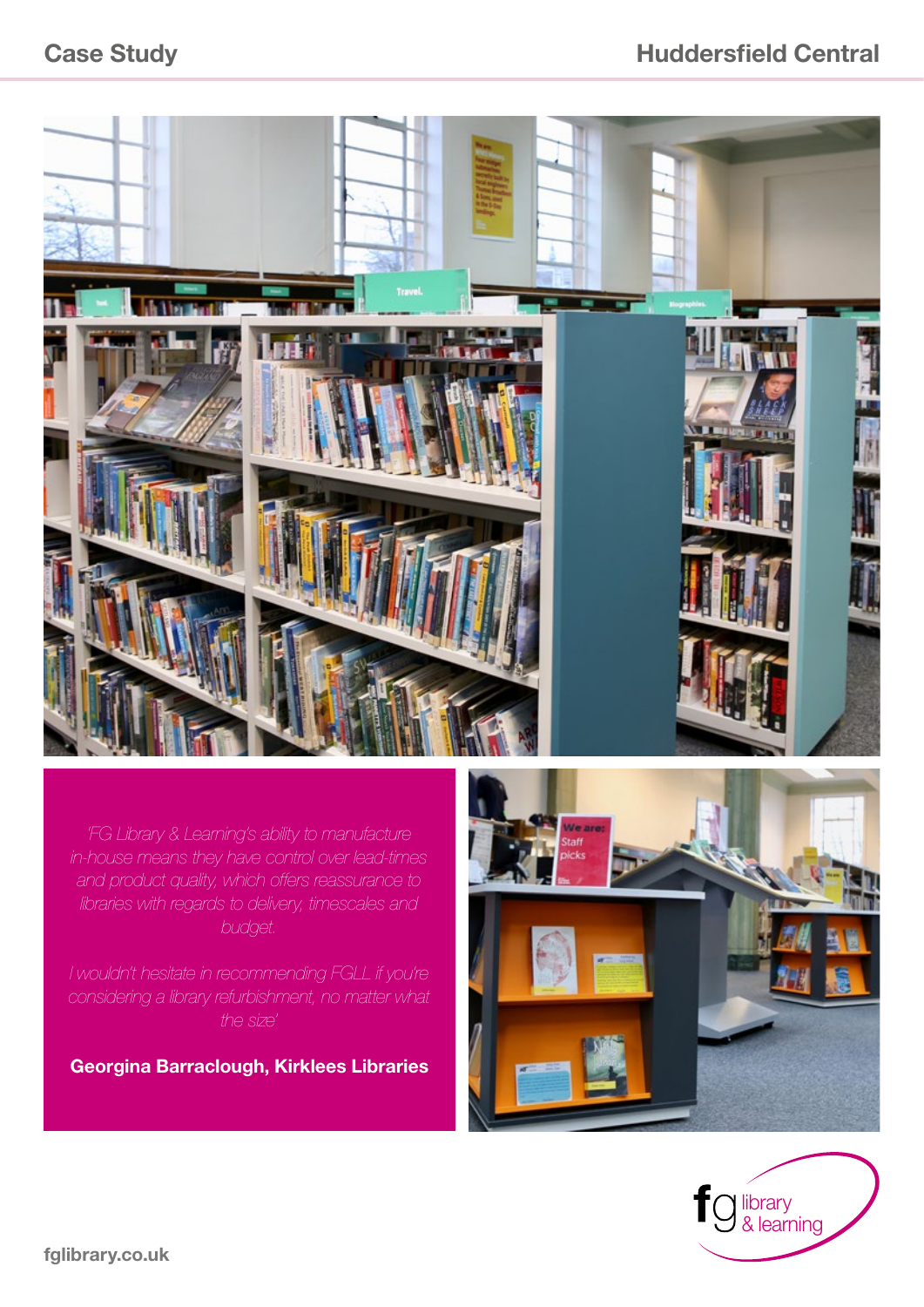## Case Study **Case Study Case Study Case Study Huddersfield Central**



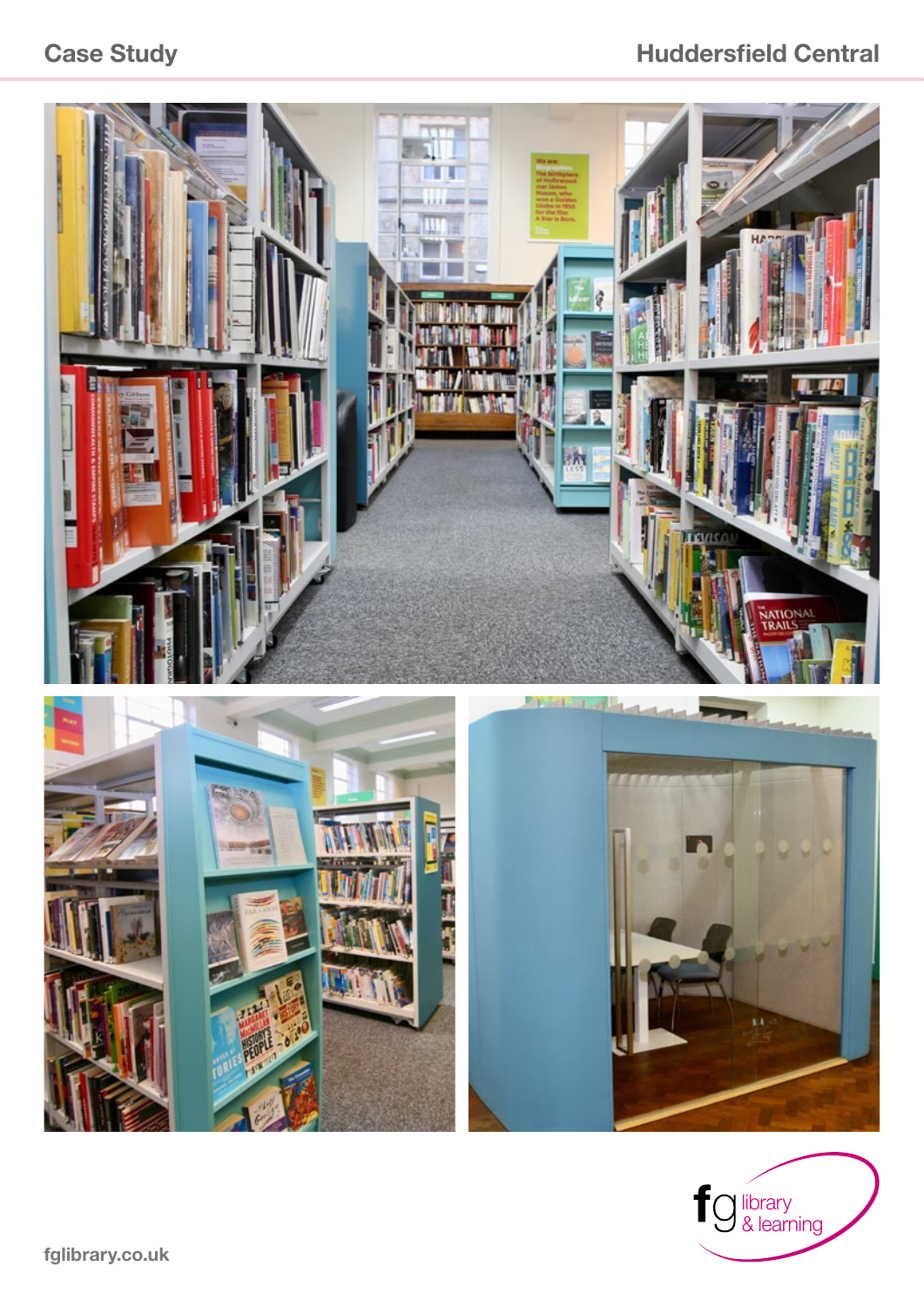

*'FG Library & Learning have designed flexible library spaces for Kirklees for some years now, in both new and old buildings. They understand the specialised needs of libraries - in this case the project requirements within the context of a listed building and provide expert advice and guidance.* 

*The colour choices and shelving system in this project weren't something Kirklees would usually choose but FG Library & Learning's top-class design service and 3D visuals helped bring everything to life, resulting in a vibrant, stylish look.'* 

Georgina Barraclough, Kirklees Libraries